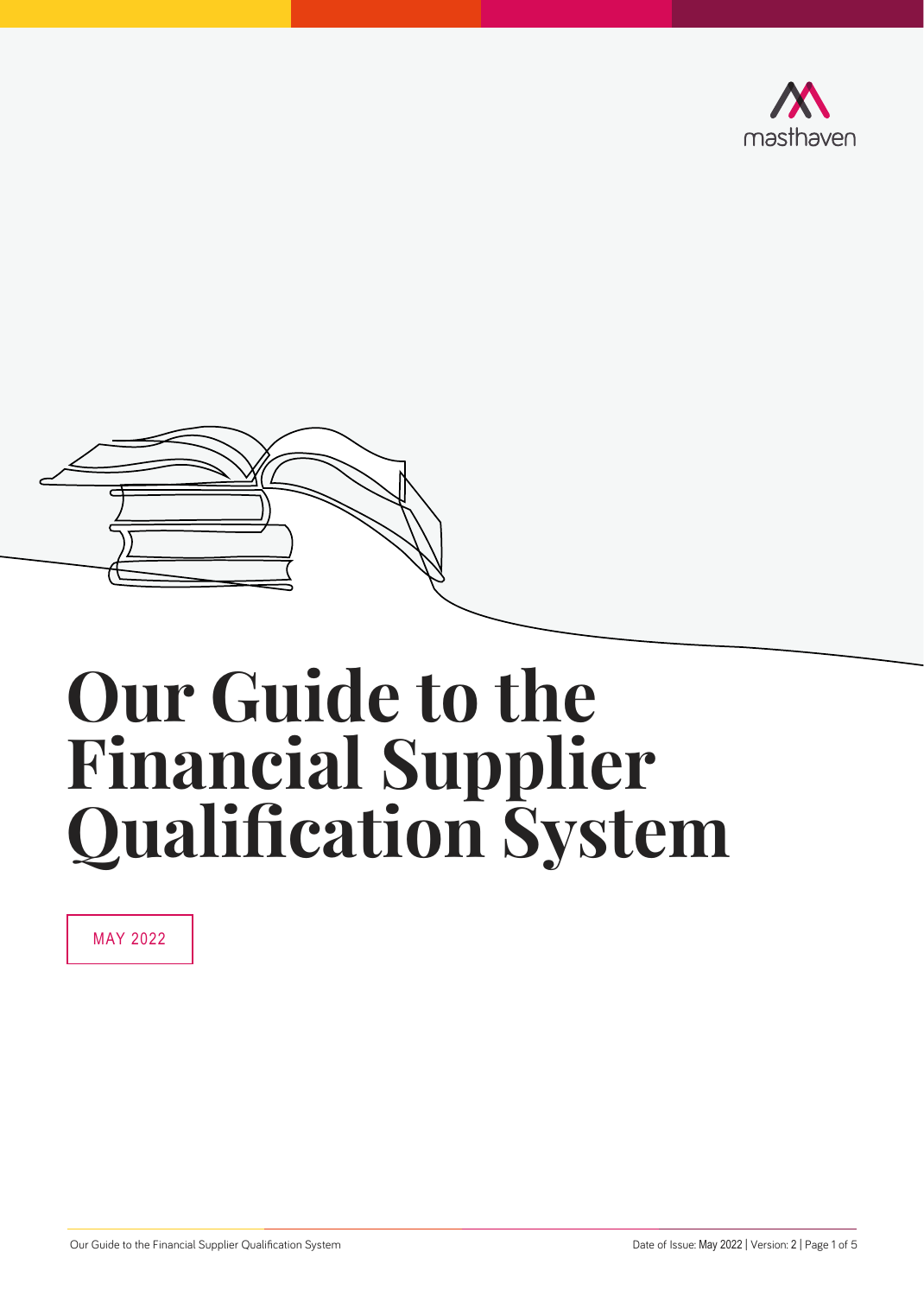## **Responsible Business Practices**

#### **Masthaven Bank is committed to introducing responsible business practices that make it easier for our suppliers to do business with us.**

To support this commitment, we use the Hellios Financial Supplier Qualification System (FSQS).

It is designed to standardise and manage our requests for compliance and assurance data, along with other major financial services organisations that have adopted FSQS.

As the regulatory environment becomes more complex, it's important that we can demonstrate to our stakeholders that we're working responsibly with our suppliers to minimise risk and protect customers. The introduction of the FSQS provides a standard and simple mechanism for collecting and managing supplier assurance information across Masthaven Bank. The FSQS is also an integral part of our sourcing process.

Our Supplier Managers also use the system to find pre-qualified suppliers to be considered for new business. Qualified supplier status gives visibility across our procurement process and, therefore, creates potential new business opportunities.



- A single online process to submit assurance and compliance data – reducing duplicate requests from us and other financial services customers who you provide goods and services to.
- Compliance requirements which are proportionate to the products and services being provided.
- An online supplier profile which can be updated throughout the year to demonstrate your ongoing compliance with our policies.
- Qualification means you won't have to provide assurance information each time you bid for business with us.



There are two levels of qualification. Stage 1 Qualification collects basic information about your organisation and is used to determine whether Stage 2 Qualification is necessary, based on the nature of the goods or services being supplied. For example, if a supplier deals directly with our customer data, then they will be asked to demonstrate how they comply with relevant regulatory requirements.

## **A simple two-stage process Stage 1 Qualification**

You will receive an email invitation to complete an online questionnaire. The invitation will come from Hellios, an external partner, who has been appointed to collect and administer the data on our behalf. The questionnaire should take around one hour to complete. This information will allow us to determine whether your organisation only requires Stage 1 Qualification or is required to complete Stage 2 Qualification.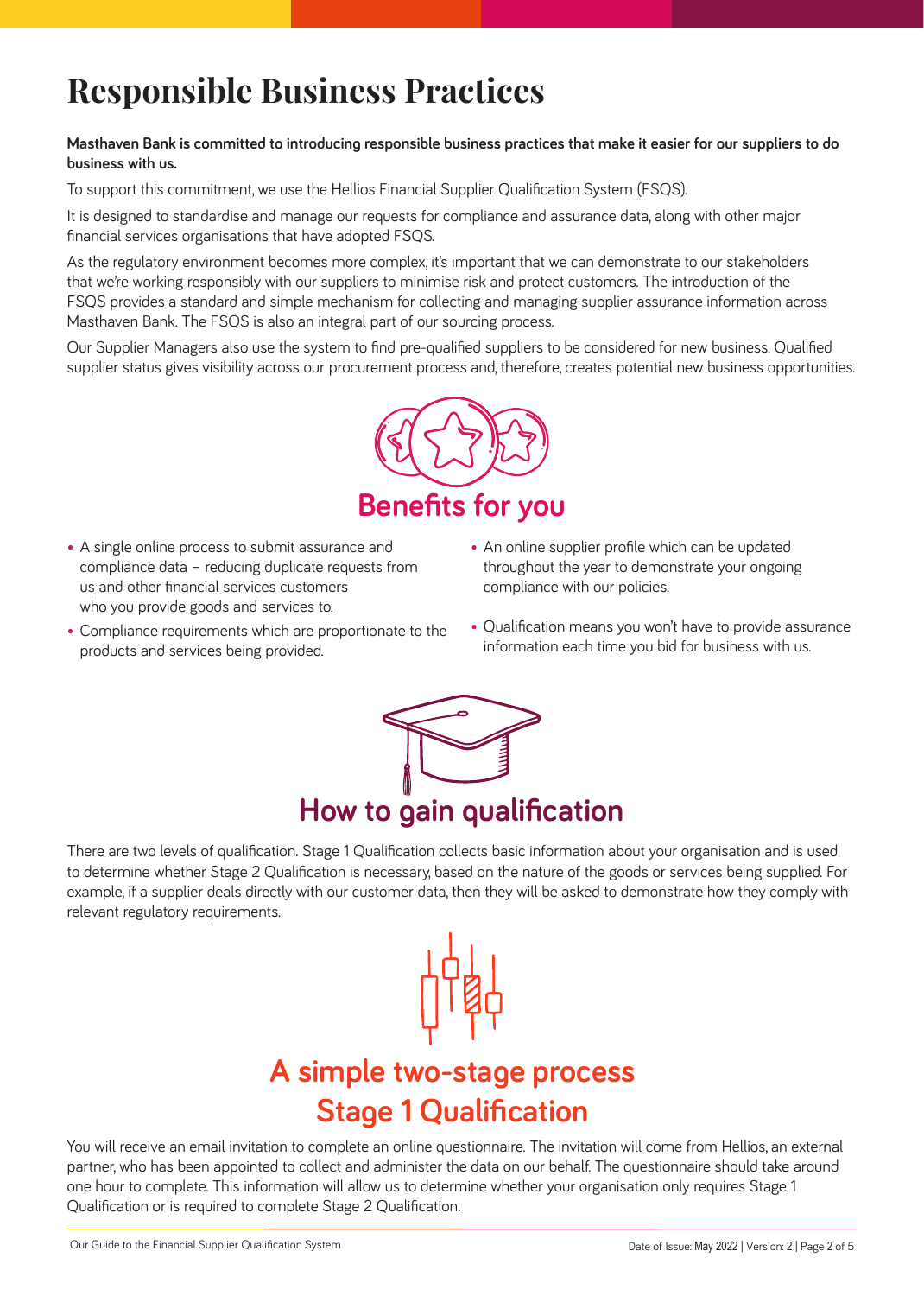### **Stage 2 Qualification**

Stage 2 requires the completion of a more detailed online questionnaire and, in some areas, may require the provision of supporting evidence. To make the process as efficient as possible, most of the questions have selectable answer options rather than requiring lengthy written responses, and no proprietary, contractual or pricing information will be asked. This stage typically covers your policies and practice in areas such as:

- Anti-Bribery
- Products and Sales
- Business Continuity
- Diversity & Inclusion
- Physical Security
- Sanction
- Anti-Money Laundering
- Information Security
- Environmental
- Operational Resiliency
- Remuneration
- Health & Safety
- Cyber Security
- Data Management
	- IT Asset Management
- Customer Treatment
- Whistleblowing
- Records Management
- GDPR
- Conduct Risk

Funding of FSQS is shared by Masthaven Bank and the other financial services organisations that will use the system, and larger suppliers. If your organisation is an autonomous small, or micro-sized enterprise (SME), then registration on FSQS is subsidised 100% i.e. there is no charge. Medium sized organisations are 50% subsidised. For non-SME organisations, if Stage 2 of the process is required then this incurs an annual fee of £1,650 (plus VAT), which is payable directly to our external partner Hellios, to help fund the operational costs of administering the system. An SME is defined as an enterprise which has less than 250 employees and a turnover of less than £40m (including any consolidated figures should the enterprise belong to a group of companies).

Following Stage 2 Qualification, we may wish to conduct further assurance activities including an on-site audit. This will be conducted by us and will incur no further fees.

## **Timelines for qualification**

Existing suppliers are given up to eight weeks to complete qualification for the first time, to allow sufficient time for familiarisation with the new questionnaires and process. However we expect most suppliers will be capable of competing qualification in significantly less time. Suppliers bidding for new business with us may need to complete the qualification much more quickly in accordance with procurement timescales. Hellios will advise the deadline dates for Stage 1 and, if required, Stage 2 completion in the FSQS email communications issued.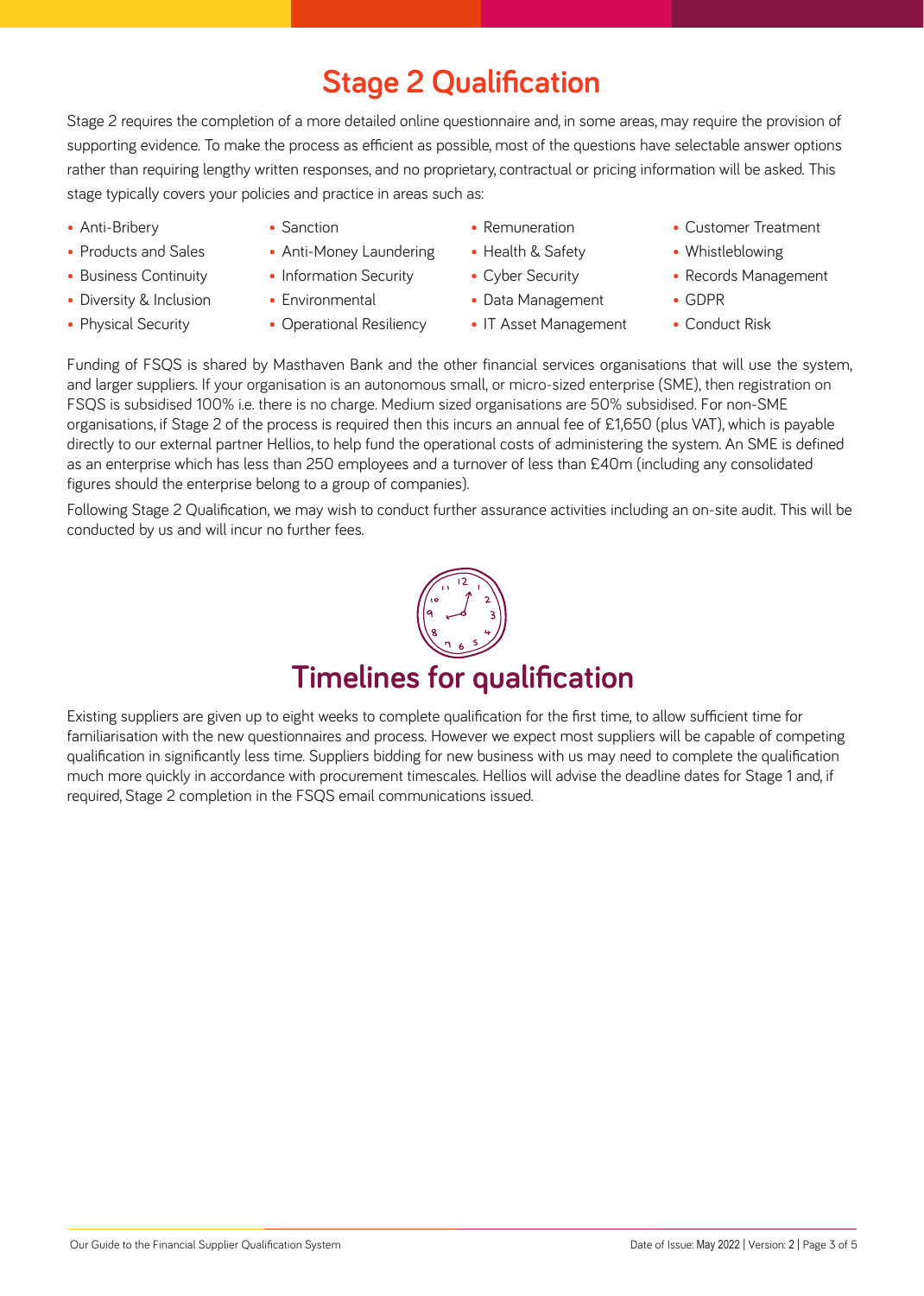## **Frequently asked questions**

#### **1. Why has Masthaven Bank introduced a Financial Supplier Qualification System (FSQS)?**

Suppliers told us that our process for collecting compliance and assurance information was complex and time consuming. The introduction of an online system simplifies the process for suppliers to submit information and prevents suppliers receiving multiple requests from us for qualification data. It is also important that we can demonstrate to our stakeholders that we are working together responsibly to minimise risk across our supply chain to protect our customers. As the regulatory environment we operate in becomes more complex, it is vital that we have a robust system in place to support the collection and maintenance of supplier assurance data and respond to regulatory change.

#### **2. Who is Hellios?**

Hellios Information Management Ltd is a UK-based company. The team has extensive experience in collecting and maintaining supplier data on behalf of a number of global and UK companies.

#### **3. What is the role of Hellios?**

We've appointed Hellios to collect and administer supplier assurance related data on our behalf. Hellios will collect and check the data provided by suppliers and ensure the data is maintained on the Financial Supplier Qualification System. Hellios is an approved supplier of Masthaven Bank and does not assess a supplier's suitability for qualification - that decision rests with us.

#### **4. How does Hellios protect the data we provide?**

The FSQS application, infrastructure and data storage is hosted exclusively in the UK in data centres that are SSAE18, SOC2 and ISO27001 certified. Encryption to the latest industry standards is employed, along with cyber security measures such as weekly scans and penetration testing. Hellios ensures the limited amount of personal data collected is fully compliant with the GDPR and Data Protection Act 2018. Hellios is certified to ISO27001 and Cyber Essentials Plus, the National Cyber Security Centre standard backed by the UK government.

#### **5. Do we have to register each of our legal entities separately?**

Yes, your organisation is required to register any legal entity that submits an invoice to us.

#### **6. Can any supplier apply for qualification?**

No, qualification is by invitation only.

#### **7. Will other suppliers have access to the information we provide?**

No, other suppliers will not have access to the information you provide.

#### **8. Will assurance information be available across Masthaven Bank?**

Yes, one of the benefits of the new system is that suppliers' assurance information will be available to other areas in Masthaven Bank. This will reduce requests for duplicate information from us.

#### **9. Will I be asked to provide pricing information on my company's products and services?**

No, your organisation will not be asked to provide any commercial information of this nature.

#### **10. If I'm required to apply for Stage 2 Qualification, how do I pay the fee to Hellios?**

Hellios will provide full details of the payment options available, however, we recommend suppliers make an online payment to Hellios for immediate access to the Stage 2 Qualification.